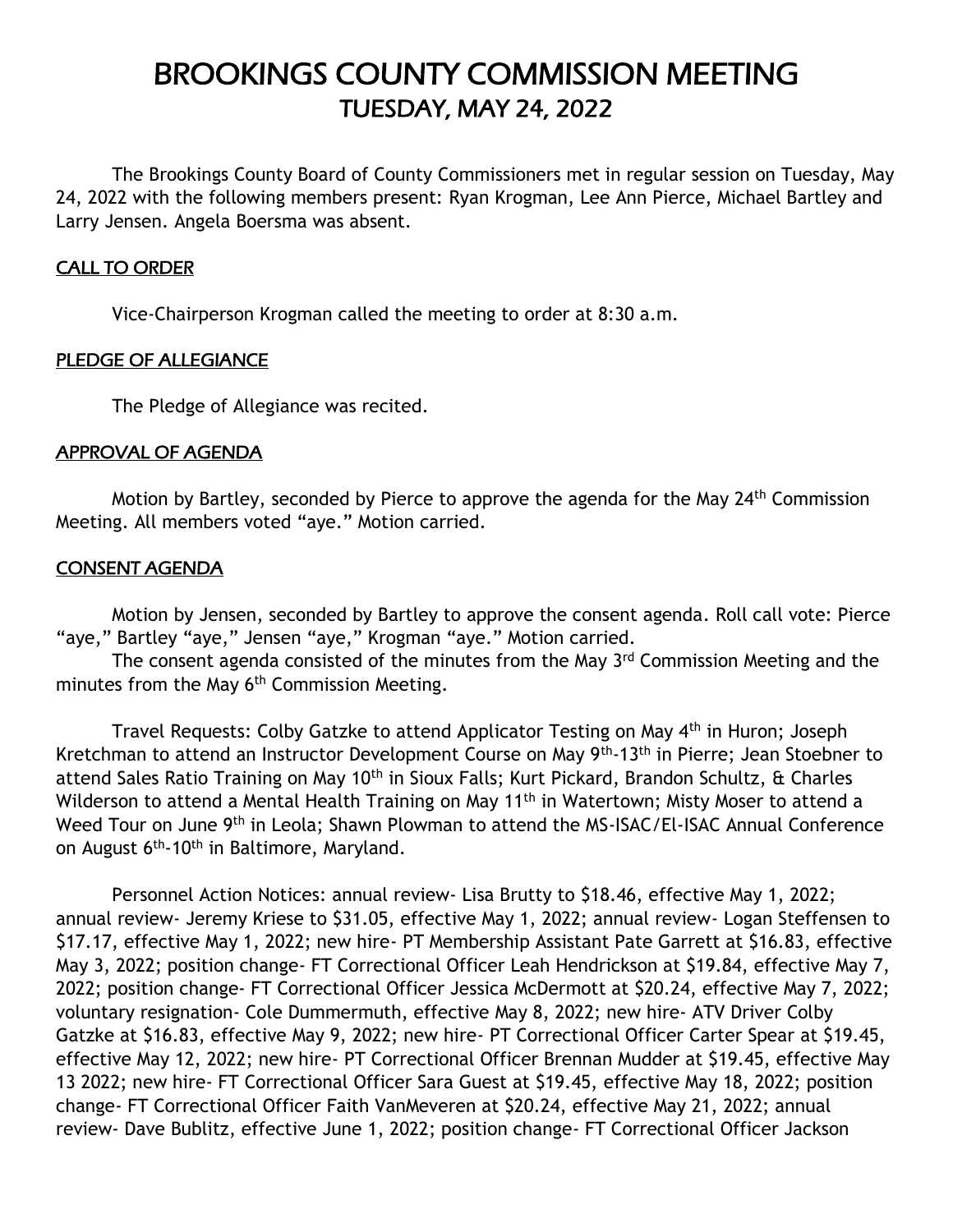VanderWindt to \$19.84, effective June 4, 2022; retirement- Jean Stoebner, effective June 17, 2022.

Cellular Authorization: Joseph Kretchman- Basic Usage at \$30/month.

Human Services: case #21-096 for mental health was approved; case #22-104 for rent was denied; case #22-105 for medical was denied; case #22-106 for vision was denied; case #22-107 for vision was denied; case #22-108 for mental health was approved.

## ROUTINE BUSINESS

# *Approval of Claims*

Motion by Bartley, seconded by Jensen to approve the following claims. Roll call vote: Bartley "aye," Jensen "aye," Pierce "aye," Krogman "aye." Motion carried.

A&B Business Inc, Copier Contract, \$288.99; Allegra Print & Imaging, #10 Window Envelopes, \$332.42; Amazon Capital Services, Jail/Deputy Supplies, \$677.43; American Stamp & Marking, 2 Stamps, \$79.02; Aragon, Antonio, Translation Services, \$87.50; AT&T Mobility, Nighthawk MIFI Mobile WIFI, Monthly Utilities, \$440.44; Aurora Auto Body & Glass, Patrol Vehicle Maint/Repairs, \$52.11; Avera Mckennan Hospital, Annual EAP Contract Fee, \$4,480.20; Avera Occupational Medicine, TPA Services, \$146.00; Axon Enterprise Inc, Deputy Equipment, \$262.00; Jordyn Bangasser, Court Appointed Attorney, \$4,583.41; Banner Associates, Design Bridge/Structure, Volga Samara Ave Reconstruction, \$10,940.58; Beacon Hill Rifle & Pistol, Gun Club Membership Fees, \$50.00; Jennifer Beller, Spring Workshop, \$180.44; Brehmer, Jacob, Fuel Reimbursement, \$68.86; Brock White Company, Road Saver, \$3,557.33; Brookings Area Chamber, Taste Of Brookings/Post Legisl, \$450.00; Brookings Area CTC, Jail CPR Training, \$48.00; Brookings City Utilities, Phone Services, CH/Lawn Irrigation/1921 Bldg, Water For Truck Shed, Telephone&Internet Service, BCOAC, Utilities, Monthly Utilities, \$11,009.20; Brookings County Finance, Replace Plate For 2016 Freight, \$11.20; Brookings Domestic Abuse, 2022 Funding Request, \$45,000.00; Brookings Health System, April Blood Alcohol Testing, \$6,160.00; Brookings Register, Publications, \$983.86; Brookings-Deuel RWS, Invoice For Water At Bruce Shop, \$23.00; Buhls Of Brookings Cleaning, 3 Rugs, Rug Rental, Jail Janitorial Supplies, \$206.50; Capital One, Supplies, Programming Materials, \$94.38; Carquest Auto Parts Store, Shop Supplies, Hose Cutter, Oil Seal, Lube Sp, \$133.17; Century Business Products, Copier Contract, \$1,044.53; Century Link, Monthly Utilities, \$146.69; Chapman, Beverly, Travel For Spring Workshop, \$200.44; CHS, Diesel, \$5,784.40; Cintas Corporation, Uniforms, \$232.62; City Of Brookings Landfill, Tires, \$60.00; City Of Brookings, 20th St Interchange Proj, \$1,151.61; City Of White, Water/Sewer/Electric, \$87.55; Civil Design Inc, Intersection Design, \$3,885.00; Clean Slate, Front Office Supplies, \$250.00; Cook's Wastepaper & Recycling, Courthouse/BCOAC, Brookings/White, May Singlestreamservice, Garbage/Waste Utilities, \$719.28; Cummins Sales And Service, Cover, Lub Oil Pump, Seal, Oil, \$140.81; Dakota Data Shred, Paper Shredding Services, \$51.09; Dakota Fluid Power Inc, Supplies, \$27.47; Dakota Riggers & Tool Inc, Chain Sling And Shackle, \$2,040.96; Dell Marketing Lp, IT Items For Extension, \$1,080.30; Diamond Mowers Inc, Fan Assembly, \$399.20; Eidsness Funeral Home, Coroner Costs, \$345.00; Einspahr Auto Plaza, Vehicle Maint/Repairs, \$1,459.41; Election Systems & Software, Training Day-Regional Training, Ballots&Freight, \$5,829.97; Emergency Service Market, Iamrepsonding County Contract, \$3,408.00; Empire Investments LLC, Tax Certificates, \$19,250.28; Empire Investments 7 LLC, Tax Certificates, \$1,843.30; Executive Mgmt Finance, March Bit Access, \$42.50; First Bank & Trust, Monthly Deputy FB&T Statement, \$1,862.67; First District Association, 3rd Quarter Dues,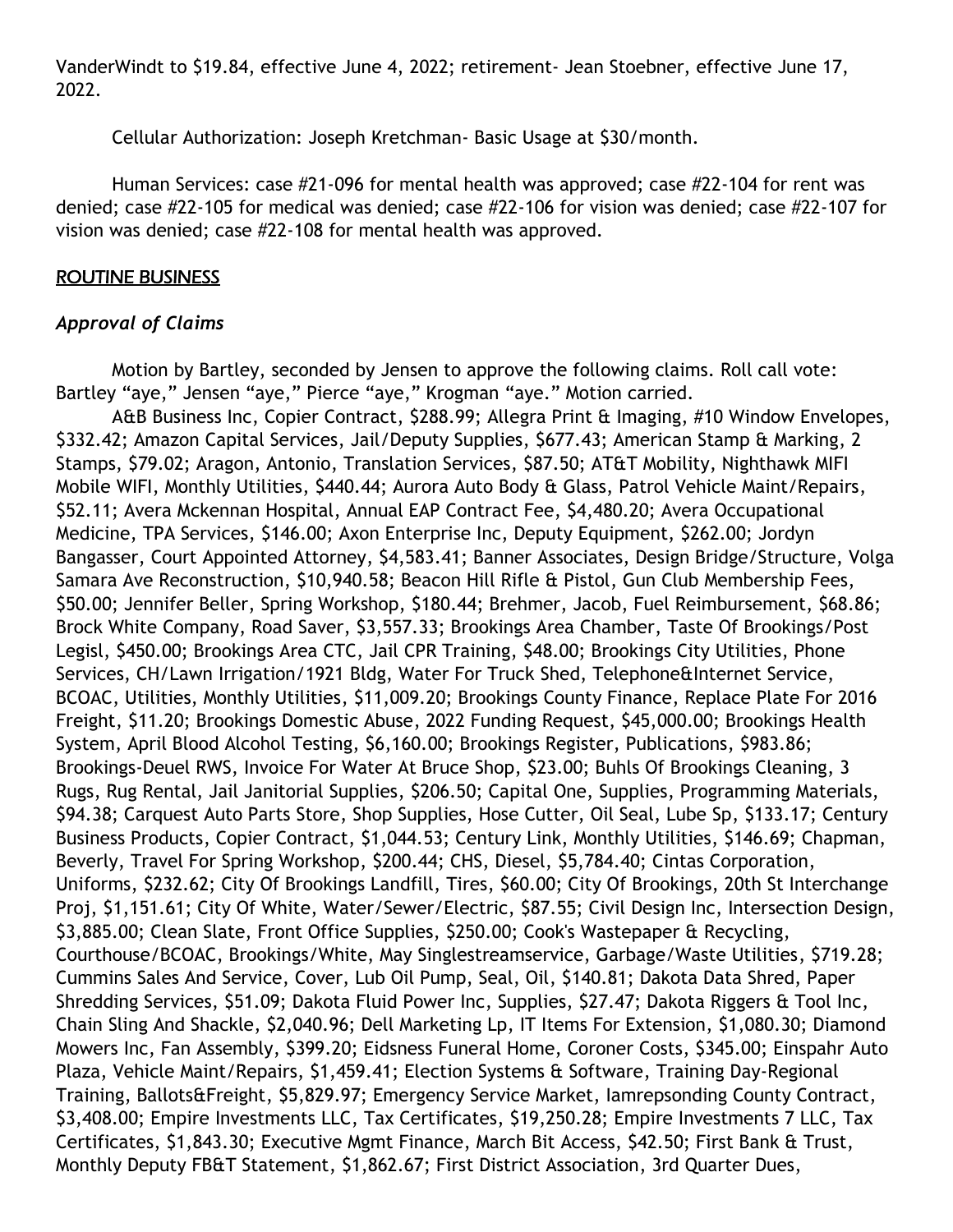\$12,069.15; Foerster Distributing, Items For Courthouse, Janitor Supplies, \$732.99; Foerster Testing Limited, Detention Center Work, \$700.00; Galls, Deputy Equipment, \$183.60; Governor's Inn, 2 Hotel Rooms, \$348.00; Grainger, Load Binder, \$673.84; Brian Gustad, SF Parking Convention, \$40.00; Maggie Harkness, Inmate Meal Reimbursemenvoided, \$7.29; Patricia J Hartsel, Transcripts, \$414.20; Henry Carlson Company, Jail Expansion&Remodel Project, \$420,770.00; Hillyard/Sioux Falls, Custodial Products, \$1,168.31; Tim Hogan, Court Appointed Attorney, \$4,321.10; Hometown Service & Tire, Oil Change, Patrol Vhicle Maint/Repairs, \$203.00; Hungerford Chiropractic, Instant Drug Testing, \$30.00; Info Cubic LLC, 2022 Employment Screenings, \$145.00; Interstate Telecom. Coop, Extension Phones, \$384.14; Intoximeters Inc, 24/7 Supplies, \$1,250.00; Kennedy Pier Knoff Loft, Caa Inv MI Hearing, \$272.70; Kibble Equipment LLC, Adaptor/Supplies, \$155.96; Kimball Midwest, Shop, \$508.50; Kingbrook Rural Water, Water Sinai, \$36.00; Kriese, Jeremy, Cell Phone Reimbursement-Replacement, \$30.00; L&L Auto & Truck Parts, Oil Bath Hub/Lamp/Filter/Exact, \$156.27; L.G. Everist Inc, Pea Rock, \$3,615.86; Kimberly Laabs, Election Training In Watertown, \$48.72; Lewis Drug Store, Inmate Lienable Medications, \$1,049.87; Lincoln County Auditor, Mental Illness Expenses, \$1,841.28; Locators & Supplies, Bomber Jacket, \$70.99; Lowe's, Led 60W, Microfiber, Mop Refill, 9V Batteries, Shop, \$147.07; M&T Fire & Safety Inc, Rubber Lined Attack Hose, \$137.00; Mack, Sonia, Mileage For March/April, Regis, \$435.64; Matheson Tri-Gas Inc, Rental Invoice, \$45.85; Donald McCarty, Court Appointed Attorney, \$739.45; Mcgrath North Mullin & Kratz Pc LLO, Professional Services-April 30, \$992.00; Mcleod's Printing & Office, Patrol Citations, \$338.54; Mediacom LLC, Law Library Int Service, Courthouse WIFI, \$281.69; Midwest Design, Brushtruck Final Payment, \$18,990.00; Midwest Glass, Vestibule For Gun Range, \$7,200.00; Minnehaha County JDC, JDC Costs, \$1,799.00; Mix Dry Cleaners, Uniforms, \$36.00; National Test Systems, 24/7 Supplies, \$2,496.25; Dan C Nelson, Deadwood Conference, \$555.52; Nancy J Nelson, Court Appointed Attorney, \$2,699.73; Newegg Business Inc, IT Items, \$554.66; Northwestern Energy, Heat For Truck Shed, Natural Gas Usage, Truck/Highway Shop, Natural Gas Usage, Monthly Utilities, \$7,134.11; Office Peeps Inc, Batteries For Gov Center, Cardstock/Paper/Toner Cartridge, Chair/Folders, Jail Supplies, \$885.97; Austin Oxner, Deadwood Conference, \$196.00; Pharmchem Inc, 24/7 Supplies, \$627.70; Prairie Aquatech Manufacturing, Volga TIF Property Tax Payment, \$13,797.79; Prochem Dynamics LLC, Jail Janitorial Supplies, \$2,113.12; South Dakota Public Health, April Blood Tests, \$1,765.00; Qualified Presort Service, Mail Pick Up, \$44.71; Ramkota Hotel, Spring Workshop, \$329.97; RDO Equipment Co, Repair, Adjustment, \$50.94; Reliance Telephone, Inmate Telephone Services, \$543.50; RFD Newspapers Inc, Publications, \$2,100.85; Rick Ribstein, Court Appointed Attorney, \$2,653.48; Roto-Rooter, Jail Repairs, \$130.00; Running's Supply Inc, Shop Supplies/Bearings, Ammo, Tank Drain Valve/Shop/Mower, Emergency Management Items, \$790.55; Safe-N-Secure, Register Of Deeds Cameras, Sec Cameras Fin&Conf Room, \$1,003.76; Satellite Tracking Of People, GPS Monitoring, \$1,053.00; SD Attorney General's Office, 24/7 Participation, \$4,719.00; SD Dept Of Transportation, Progress Billing, \$237,556.66; SDACC, 2nd Quarter, \$1,872.00; SDACO, Deputy Workshop, ROD Mod&Pres Relief Fund, \$849.00; SDSU Extension, 4H Camp Registration, \$100.00; Sexauer Discount Farm Services Inc, Seed Mix, \$190.00; Sioux Valley Cleaners Inc, May Janitorial For WIC, \$460.00; Sioux Valley Energy, Electric, \$303.00; Sturdevant's Auto Parts, Parts, Rubber Drain/Fuel Fill Hose, \$22.06; Anthony Teesdale, Court Appointed Attorney, \$4,430.37; Thomson Reuters - West, West Information Charges, April Monthly Charges, \$1,548.40; Titan Machinery, Sensor, \$193.00; Town & Country Shopper, Publications, \$206.25; Town Of Sinai, Utilities, \$64.00; Trane US Inc, Alarms On Supply Fan&Gun Range, \$948.00; Transource, Battery/Mirror/O Ring, \$772.91; Trinity Services Group, LLC, Inmate Meal Services, \$6,932.56; Two Way Solutions Inc, Quarterly Maint Contract, \$780.00; Tyler Technologies, Vetraspec State Solution Renew, \$449.00; UPS Store, Packaging, 2 Books Of Stamps, \$29.49;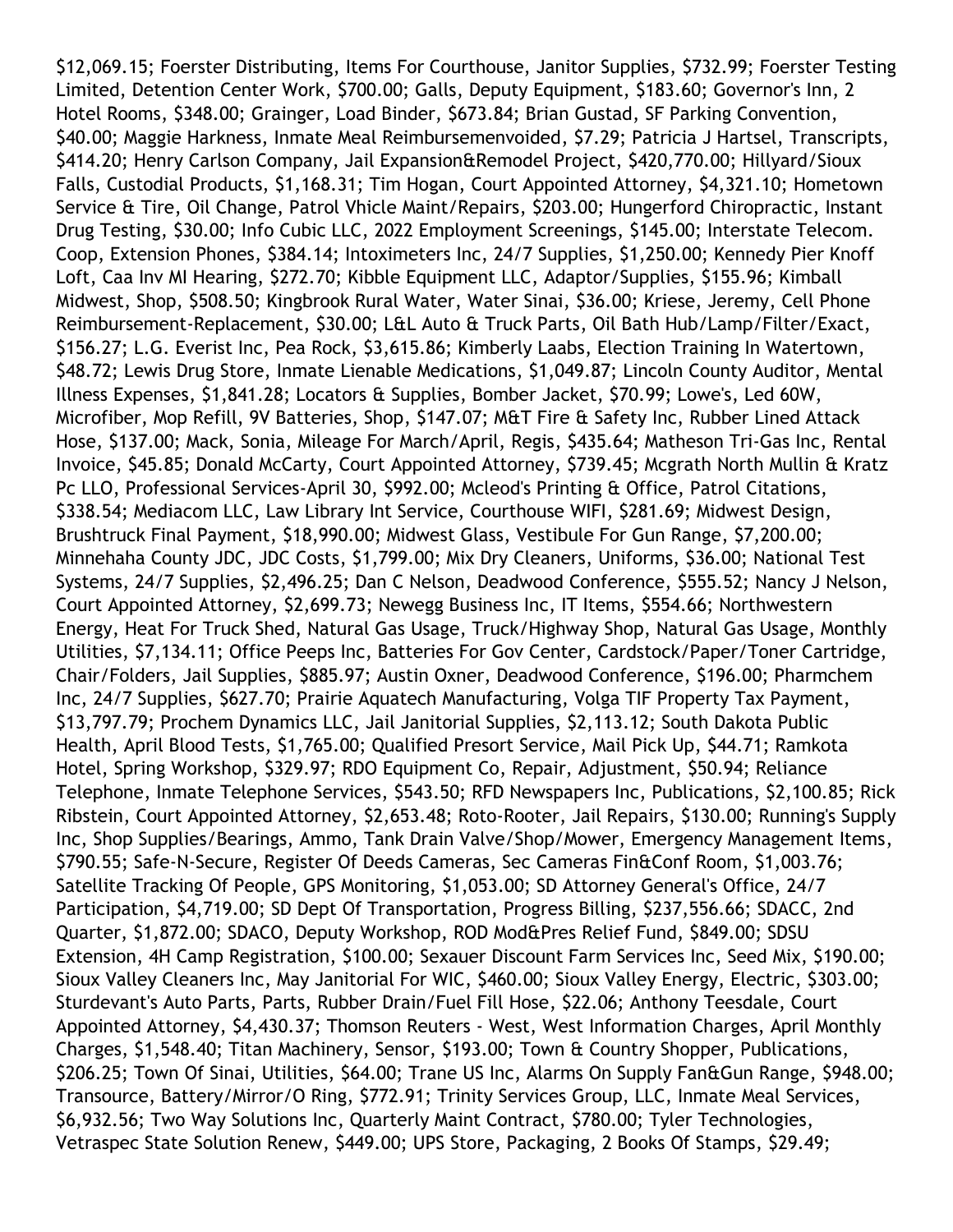Walburg, Duane, Animal Control Mileage, \$160.86; Wheelco Truck & Trailer, Brake Shoes/Panel Ventilation, \$657.51; Witchey, Kristen, Travel To Watertown, \$146.16; Brian Zielinski, Court Appointed Attorney, \$1,173.15; Department Of Revenue, Monthly Fees, \$512,182.20.

# *Department Head Reports*

Weed & Pest Supervisor Misty Moser said the overall budget is good but one of the budget lines is in the negative.

Moser said they are still spot spraying with the four wheelers and the kabota.

County Development Director Robert Hill said a storm came through Brookings County. Earlier that day, Hill said they issued a tornado watch. He said they lost power for over 28 hours in the City of Brookings. He said they set up an emergency operations center at the east fire station. Hill said the highway department did a great job opening as many roads as they could. Hill said the Equalization Office went out and did assessments.

Pierce asked if IPAWS was used for the storm event. Hill said no. He said the only time they use IPAWS is for blizzard warnings and hazard material spills.

Highway Superintendent Brian Gustad said they began asphalt patching on the chip seal routes. Gustad said he attended the groundbreaking for the 20<sup>th</sup> Street interchange project.

Gustad said his crew was in to remove trees on roads after the storm. Gustad said they lost two buildings: the east shed of the main shop and the Bruce shop.

Sheriff Marty Stanwick said there are 29 inmates in jail. Stanwick said he had three vehicles damaged in the storm. Stanwick commended the volunteer fire departments and the highway department for all their work during the storm.

# SCHEDULED AGENDA ITEM

As scheduled at 9:00 a.m., the board held the second reading and public hearing on Ordinance #2022-02: an ordinance providing for the amendment of Ordinance 2018-03. Motion by Bartley, seconded by Jensen to approve and authorize Vice-Chairperson Krogman to sign Ordinance #2022-02: an ordinance providing for the amendment of Ordinance 2018-03. Vice-Chairperson Krogman opened the public hearing and called for proponents and opponents. Hearing none, Vice-Chairperson Krogman closed the public hearing. Roll call vote: Jensen "aye," Pierce "aye," Bartley "aye," Krogman "aye." Motion carried.

# **BROOKINGS COUNTY ORDINANCE NO. 22-02**

# AN ORDINANCE PROVIDING FOR THE AMENDMENT OF ORDINANCE 2018-03

WHEREAS, the Brookings County, South Dakota, Board of County Commissioners deems it necessary, for the purpose of promoting the health, safety, and the general welfare of the County, to amend Ordinance 2018-03 by amending Article IV Zoning Districts: Chapter 4.06. – Aquifer Protection: Section 4.06.03 Establishment and Delineation of Aquifer Protection Overlay Zones; To Amend map 3, by removing the lower portion of said "Map-marked Zone "A" as the noted "Water Right" for the well was cancelled on May 4, 2006, by the South Dakota Department of Environment and Natural Resources and adding Map page 11 to the Well head Protection Area Maps dated "April, 2013" as drawn by "Liesch Companies, 13400 15<sup>th</sup> Ave North, Minneapolis, MN 55441" for Lincoln-Pipestone Rural Water 415 E Benton St, Lake Benton, MN 56149; Section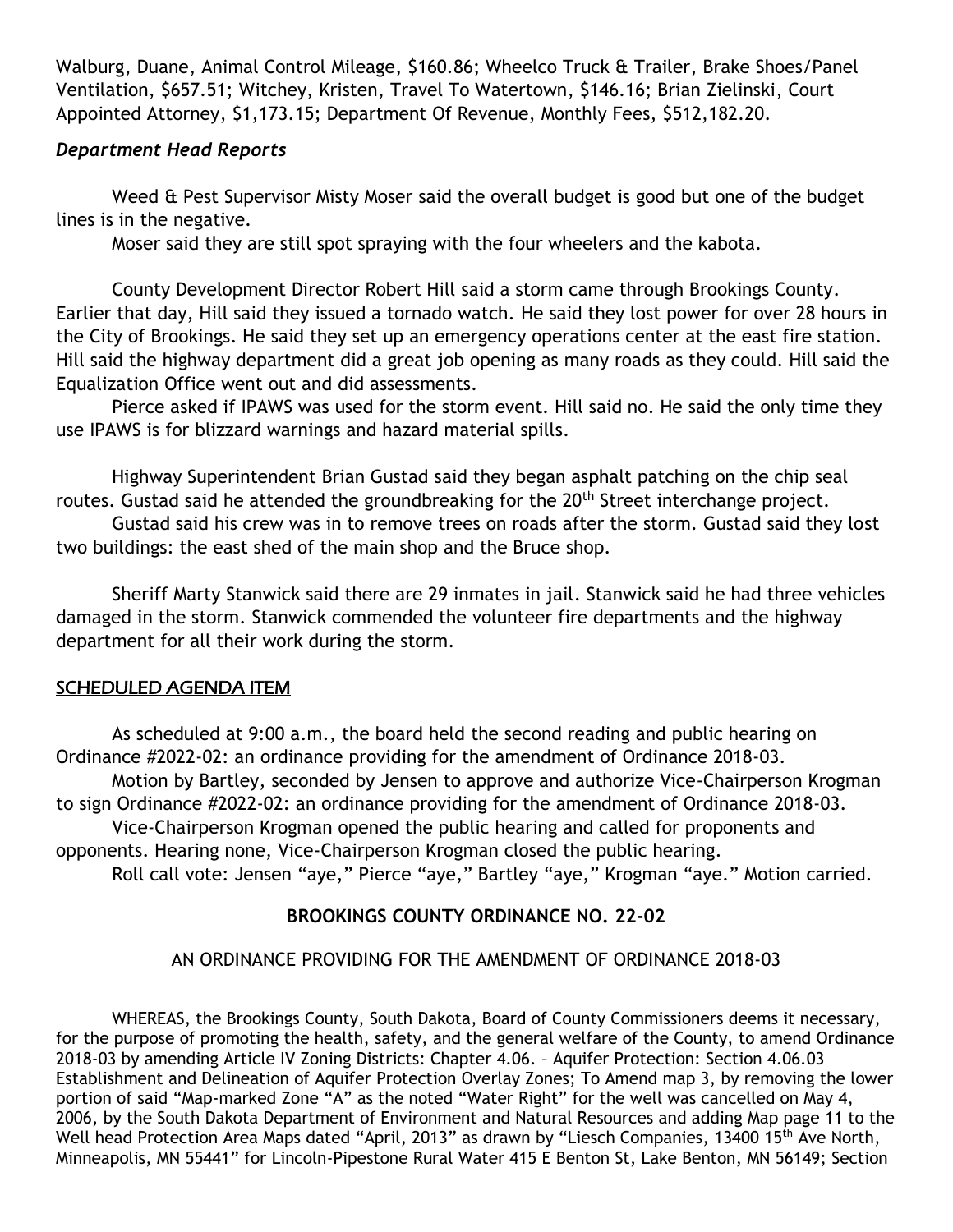4.06.06 Performance Standards-1) Change "State Department of Environment and Natural Resources" to "South Dakota Department of Agricultural and Natural Resources"; 3) "South Dakota Engineering Standard, Waste Management Ponds 425 (see Appendix 1)" to "Conservation Practice Standard Waste Storage Facility Code 313"; 5) Change "State Department of Environment and Natural Resources" to "South Dakota Department of Agricultural and Natural Resources"; 7d) Change "DENR" to "South Dakota Department of Agriculture and Natural Resources".

THEREFORE, BE IT ORDAINED BY BROOKINGS COUNTY, SOUTH DAKOTA, that Ordinance 2018-03 is hereby amending by the following Chapter 4.06. - Aquifer Protection and the repealing of conflicting ordinances.

Adopted this 24th day of May 2022.

BROOKINGS COUNTY:

Ryan Krogman Vice-Chairperson, Brookings County Board of County Commissioners

ATTEST:

Lori Schultz Brookings County Finance Officer

# *Department Head Reports Continued*

Finance Officer Lori Schultz said the motor vehicle department decided to cancel their new motor vehicle software program. Schultz said new plates will be issued January 2023.

Schultz said delinquent letters for unpaid property tax have been mailed to property owners. Schultz said early voting is underway for the June  $7<sup>th</sup>$  Primary Election. She said sample ballots are available on first floor of the city/county building.

Pierce asked why they are over budget on blood tests. Schultz said she will follow up on that.

# *Finance Officer's Report*

The Finance Officer's Report for the month of March 2022 and April 2022 were presented to the board.

#### *March 2022*

| Total amount of checks in Treasurer's possession not exceeding 3 days \$197,248.31 |  |
|------------------------------------------------------------------------------------|--|
|                                                                                    |  |
|                                                                                    |  |

Commission/HR/Veterans: \$35,711.24; Finance Office: \$30,274.36; States Attorney/Welfare: \$45,749.33; Equalization: \$27,160.20; Register of Deeds: \$13,719.20; Sheriff's Office: \$171,462.96; Coroner: \$683.86; Community Health: \$2,381.34; Extension: \$3,036.80; Weed: \$4,446.94;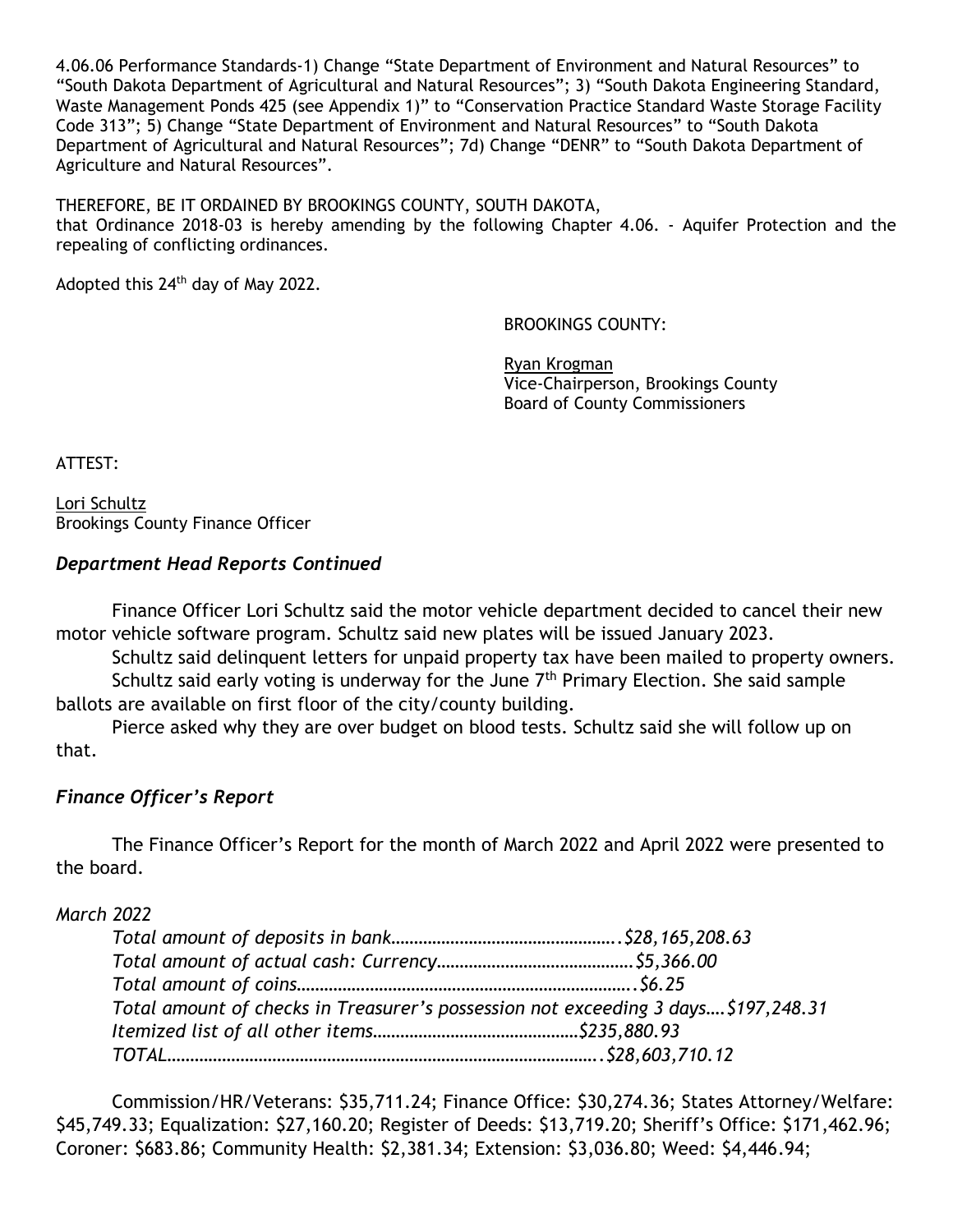Planning/Zoning: \$10,797.40; Highway: \$83,468.96; Emergency Management: \$6,292.40; BCOAC: \$13,176.22; Technology: \$13,929.82.

AFLAC: \$3,532.14; Avesis: \$1,584.14; Office of Child Support: \$399.00; Delta Dental: \$7,121.58; Flex One: \$1,655.00; Principal Life Insurance: \$1,627.35; Local Teamsters: \$833.00; SDRS: \$53,549.58; SDRS Supplemental: \$3,960.00; EFTPS: \$101,101.84; Wellmark: \$110,036.36; AFLAC Group/CAIC Primary: \$215.54.

Be it noted, the expenditure adjustments for the month of March 2022 were presented to the board. \$11,890.13 was transferred to allocate highway department expenditures to other county departments for work performed and supplies furnished by the highway department.

Be it noted, the Register of Deeds Statement of Fees collected for the month of March 2022 in the amount of \$44,139.00 was presented to the board.

### *April 2022*

| Total amount of checks in Treasurer's possession not exceeding 3 days \$1,729,759.67 |  |
|--------------------------------------------------------------------------------------|--|
|                                                                                      |  |
|                                                                                      |  |

Commission//HR/Veterans: 53,833.75; Elections: \$504.00; Finance Office: \$46,262.19; States Attorney/Welfare: \$68,374.01; Equalization: \$40,810.71; Register of Deeds: \$20,423.82; Sheriff's Office: \$271,419.34; Coroner: \$1,010.79; Community Health: \$3,636.62; Extension: \$4,733.44; Weed: \$6,432.91; Planning/Zoning: \$14,034.12; Highway: \$123,124.82; Emergency Management: \$9,341.10; BCOAC: \$17,331.19; Technology: \$20,812.23.

Be it noted, the expenditure adjustments for the month of April 2022 were presented to the board. \$8,641.75 was transferred to allocate highway department expenditures to other county departments for work performed and supplies furnished by the highway department.

Be it noted, the Register of Deeds Statement of Fees collected for the month of April 2022 in the amount of \$33,793.50 was presented to the board.

Be it noted, Wind Farm Revenues in 2021 were presented to the board.

# REGULAR BUSINESS

The board held the First Reading of Ordinance #2022-03: an Ordinance Amending 2007-02 Revised Subdivision Ordinance for Brookings County, South Dakota, and Providing for the Administration, Enforcement, and Amendment Thereof, Pursuant to SDCL 11-2, and Amendments Thereof.

The Second Reading of Ordinance #2022-03 will be Tuesday, June 21, 2022 at 9:00 a.m.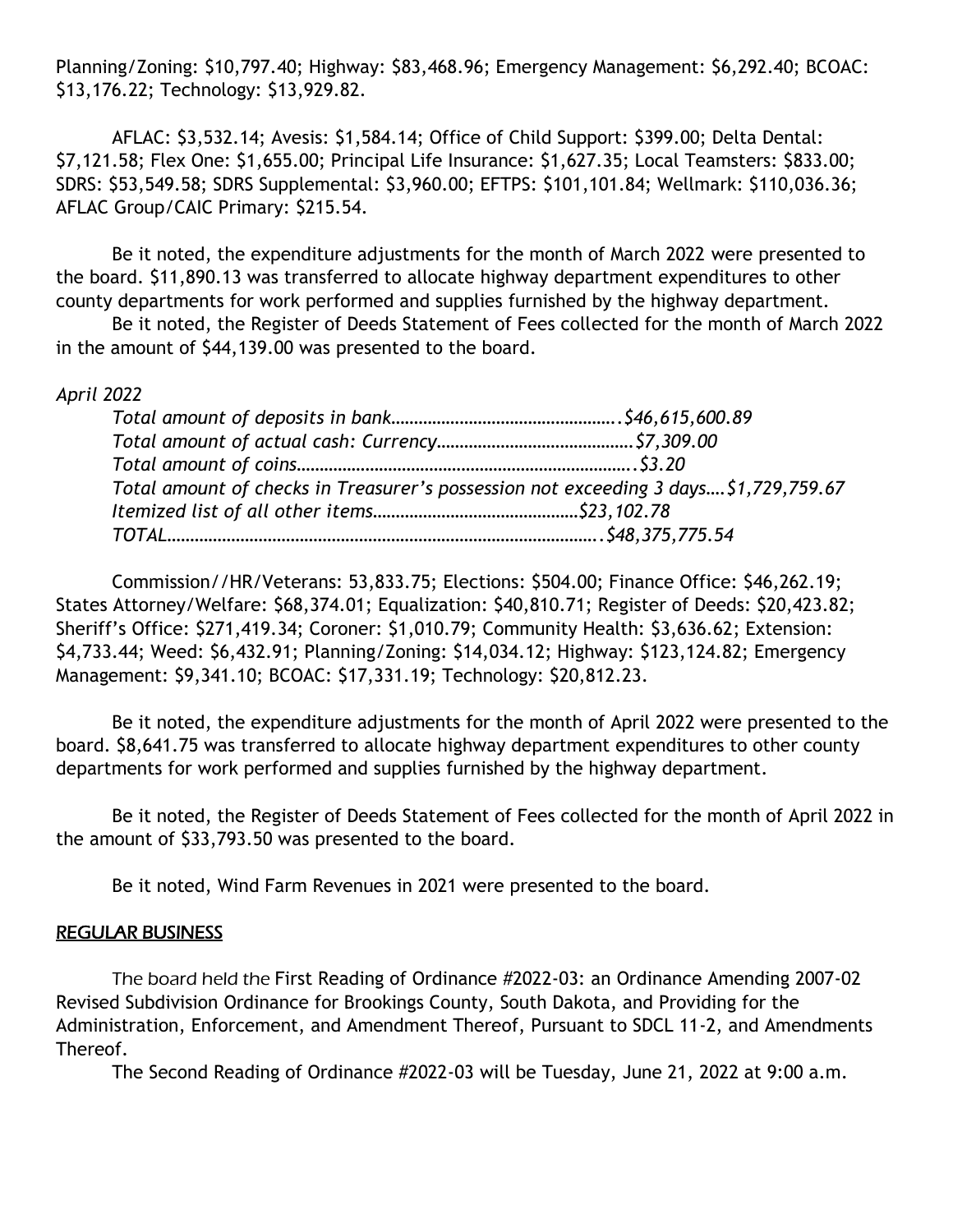Motion by Pierce, seconded by Jensen to approve and authorize Vice-Chairperson Krogman to sign Resolution #22-17: a resolution to rescind the burn ban enacted on April 19, 2022. Background information as provided by County Development Director Robert Hill.

Roll call vote: Pierce "aye," Bartley "aye," Jensen "aye," Krogman "aye." Motion carried.

# **RESOLUTION #22-17** A RESOLUTION TO RESCIND THE BURN BAN ENACTED ON APRIL 19, 2022

WHEREAS, due to extremely dry conditions in Brookings County, the Brookings County Commission enacted a resolution declaring a fire danger emergency in Brookings County and prohibited open burning as defined by Brookings County Ordinance #2009-02;

WHEREAS, the rural fire departments and law enforcement have observed that conditions in Brookings County have improved due to recent precipitation;

WHEREAS, Resolution #22-12 enacting the fire danger emergency remains in place until rescinded by the Brookings County Board of County Commissioners;

THEREFORE BE IT RESOLVED, that the Brookings County Commission rescinds the declaration of a fire danger emergency and ban on open burning.

Passed and approved this 24<sup>th</sup> day of May 2022.

Ryan Krogman Vice-Chairperson Brookings County ATTEST: Board of County Commissioners

Lori Schultz Finance Officer Brookings County

Motion by Bartley, seconded by Jensen to approve for recording purposes and authorize Vice-Chairperson Krogman to sign Resolution #22-18: a plat of Tract 1 in the SE ¼ of Section 34, Township 112 North, Range 48 West of the 5<sup>th</sup> P.M., Brookings County, South Dakota. Background information as provided by County Development Director Robert Hill. Roll call vote: Bartley "aye," Jensen "aye," Pierce "aye," Krogman "aye." Motion carried.

Motion by Jensen, seconded by Bartley to approve for recording purposes and authorize Vice-Chairperson Krogman to sign Resolution #22-19: a plat of Lot 1 of Lucinda Olson Addition in the SE  $\frac{1}{4}$  of the SE  $\frac{1}{4}$  of Section 17-T112N-R49W of the 5<sup>th</sup> P.M., Brookings County, South Dakota. Background information as provided by County Development Director Robert Hill. Roll call vote: Jensen "aye," Pierce "aye," Bartley "aye," Krogman "aye." Motion carried.

Motion by Bartley, seconded by Jensen to approve for recording purposes and authorize Vice-Chairperson Krogman to sign Resolution #22-20: a plat of Lots 19A & 20A DeWitts Subdivision, being a replat of the South ½ of Lot 16 and all of Lots 17, 18, 19, & 20 of DeWitts Subdivision of Government Lots 3 and 4 of Section 33, T109N, R50W of the 5<sup>th</sup> P.M., Brookings County, South Dakota.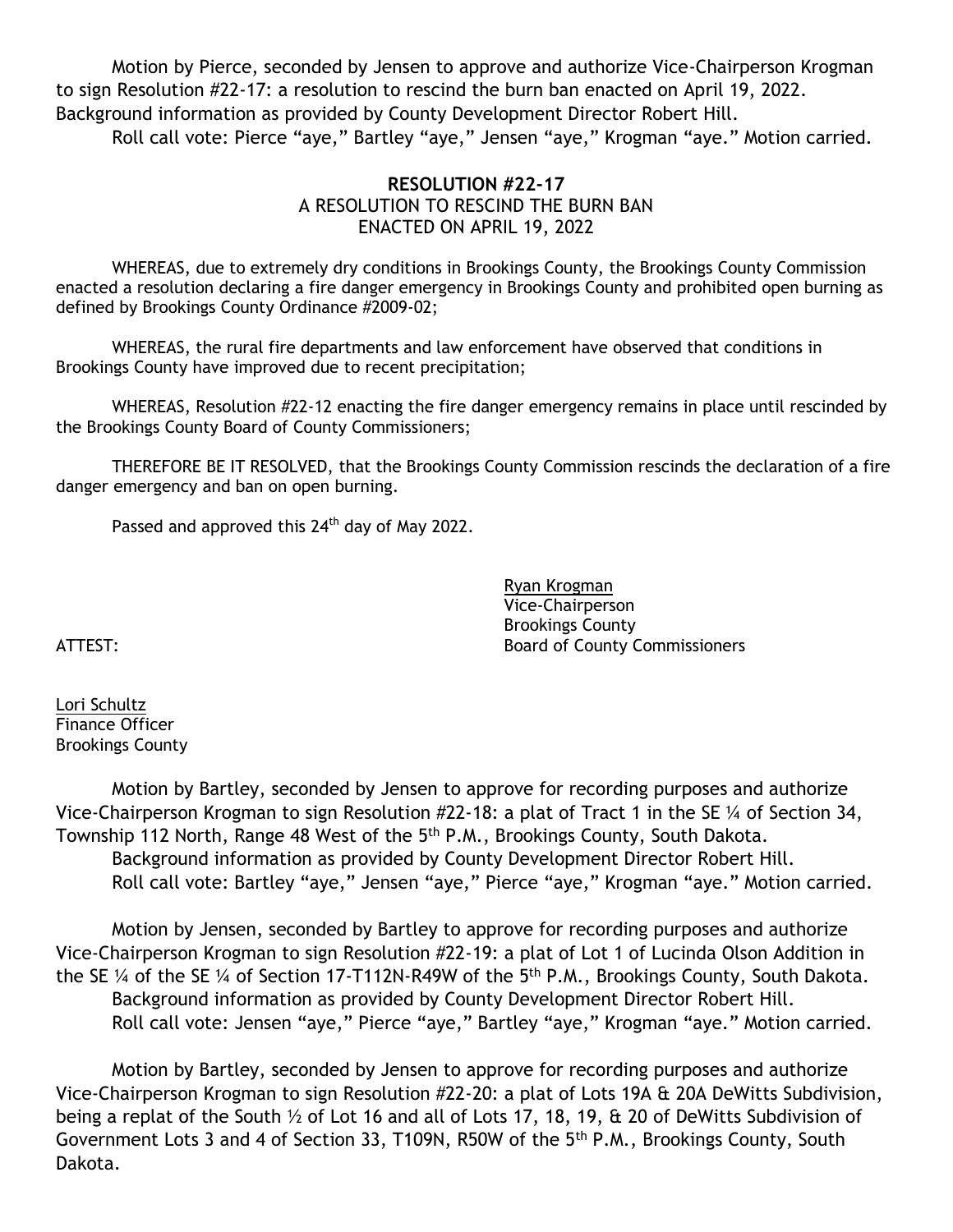Background information as provided by County Development Director Robert Hill. Roll call vote: Pierce "aye," Bartley "aye," Jensen "aye," Krogman "aye." Motion carried.

Motion by Jensen, seconded by Pierce to approve Abatement #22-38: an abatement application made by Walter Osterberg, Jr. for parcel #22995-00004-209-00 in the amount of \$111.38.

Roll call vote: Bartley "aye," Jensen "aye," Pierce "aye," Krogman "aye." Motion carried.

Motion by Pierce, seconded by Bartley to approve and authorize Vice-Chairperson Krogman to sign Agreement #22-49: an agreement by and between Teamsters Local Union No. 120 Affiliated with the International Brotherhood of Teamsters and the Brookings County Sheriff's Department. Background information was provided by Commission Department Director Stacy Steffensen. Roll call vote: Jensen "aye," Pierce "aye," Bartley "aye," Krogman "aye." Motion carried.

Motion by Jensen, seconded by Bartley to approve and authorize Vice-Chairperson Krogman to sign Agreement #22-50: an agreement by and between Teamsters Local Union No. 120 Affiliated with the International Brotherhood of Teamsters and the Brookings County Highway Department. Roll call vote: Pierce "aye," Bartley "aye," Jensen "aye," Krogman "aye." Motion carried.

Motion by Jensen, seconded by Bartley to approve and authorize Vice-Chairperson Krogman to sign Agreement #22-51: a Letter of Understanding regarding Article 22- Work Week and Article 47 – Wages, amending Agreement #19-45 – an agreement between Teamsters Local Union No. 120 Affiliated with the International Brotherhood of Teamsters and the Brookings County Sheriff's Department. Background information was provided by Commission Department Director Stacy Steffensen.

Roll call vote: Bartley "aye," Jensen "aye," Pierce "aye," Krogman "aye." Motion carried.

Motion by Bartley, seconded by Jensen to approve and authorize Vice-Chairperson Krogman to sign Agreement #22-52: a Letter of Understanding regarding Article 22- Work Week and Article 47 – Wages, amending Agreement #19-45 – an agreement between Teamsters Local Union No. 120 Affiliated with the International Brotherhood of Teamsters and the Brookings County Highway Department.

Roll call vote: Jensen "aye," Pierce "aye," Bartley "aye," Krogman "aye." Motion carried.

Motion by Jensen, seconded by Bartley to approve and authorize Vice-Chairperson Krogman to sign Agreement #22-53: an application for occupancy of right of way of county highways made by East River Electric Power Cooperative, Inc. in Brookings Township.

Roll call vote: Pierce "aye," Bartley "aye," Jensen "aye," Krogman "aye." Motion carried.

Motion by Bartley, seconded by Jensen to approve and authorize Vice-Chairperson Krogman to sign Agreement #22-54: an application for occupancy of right-of-way of county highways made by Rick Even in Richland Township.

Roll call vote: Bartley "aye," Jensen "aye," Pierce "aye," Krogman "aye." Motion carried.

#### SCHEDULED AGENDA ITEM

As scheduled at 9:15 a.m., the board held a public hearing and action on a one-day special events license for Andrea Diedrich (Jay Street Pub) at Bennett Barn on July 9, 2022.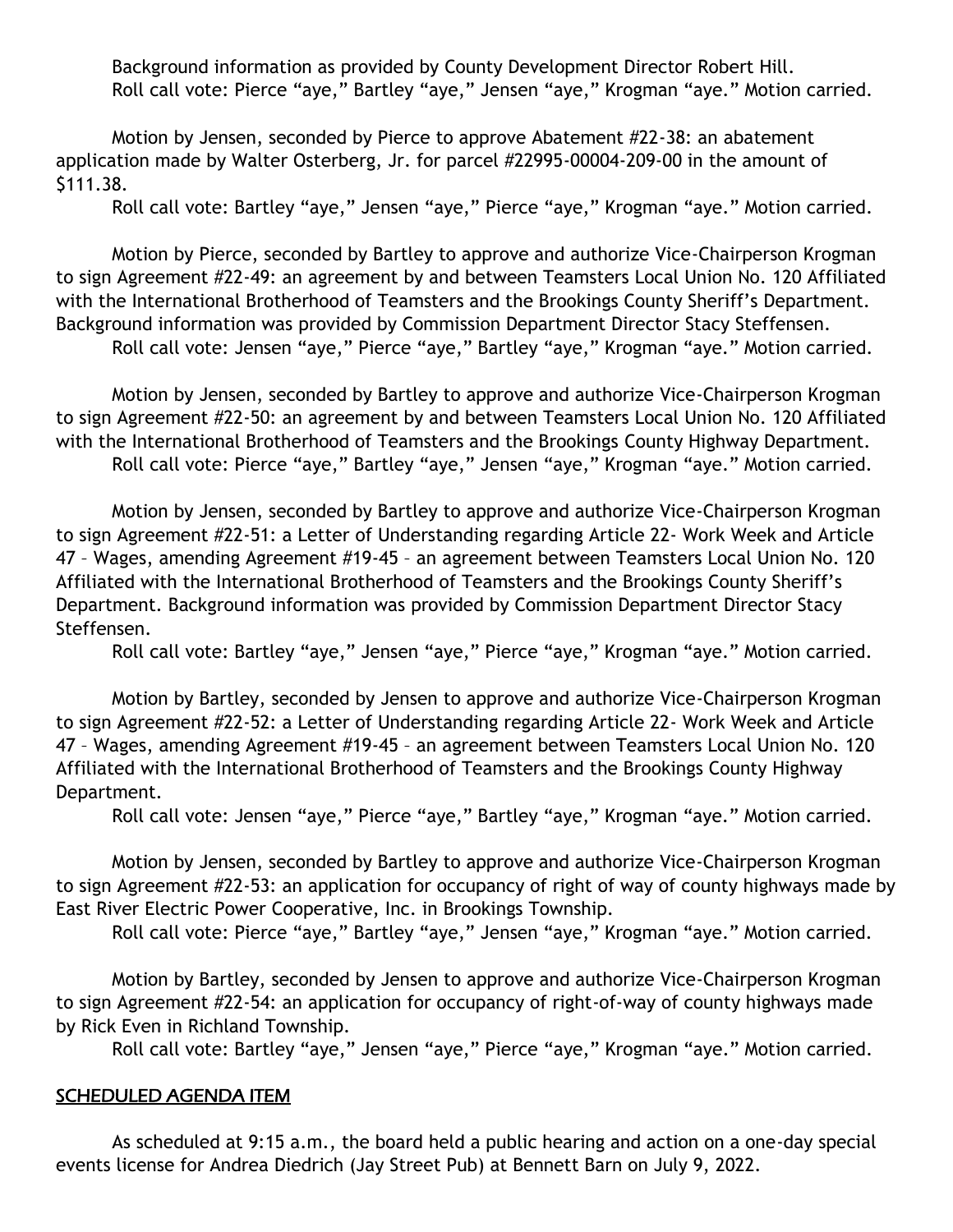Motion by Pierce, seconded by Jensen to approve and authorize Vice-Chairperson Krogman to sign a one-day special events license for Andrea Diedrich (Jay Street Pub) at Bennett Barn on July 9, 2022.

Vice-Chairperson Krogman opened the public hearing and called for proponents. Owner of Jay Street Pub Andrea Diedrich said they will be bartending at a wedding on July 9, 2022 at Bennett Barn.

Vice-Chairperson Krogman called for opponents. Hearing none, Vice-Chairperson Krogman closed the public hearing.

Roll call vote: Jensen "aye," Pierce "aye," Bartley "aye," Krogman "aye." Motion carried.

## REGULAR BUSINESS

Motion by Jensen, seconded by Bartley to approve and authorize Vice-Chairperson Krogman to sign Agreement #22-55: an application for occupancy of right-of-way of county highways made by Sioux Valley Energy in Trenton Township.

Roll call vote: Pierce "aye," Bartley "aye," Jensen "aye," Krogman "aye." Motion carried.

Motion by Jensen, seconded by Pierce to approve and authorize Vice-Chairperson Krogman to sign Agreement #22-56: an application for occupancy of right-of-way of county highways made by Sioux Valley Energy in Preston Township.

Roll call vote: Bartley "aye," Jensen "aye," Pierce "aye," Krogman "aye." Motion carried.

Motion by Bartley, seconded by Jensen to approve and authorize Vice-Chairperson Krogman to sign Agreement #22-57: an application for occupancy of right-of-way of county highways made by Sioux Valley Energy in Brookings Township.

Roll call vote: Jensen "aye," Pierce "aye," Bartley "aye," Krogman "aye." Motion carried.

Motion by Bartley, seconded by Jensen to approve and authorize Vice-Chairperson Krogman to sign Agreement #22-58: an application for occupancy of right-of-way of county highways made by Sioux Valley Energy in Brookings Township.

Roll call vote: Pierce "aye," Bartley "aye," Jensen "aye," Krogman "aye." Motion carried.

# SCHEDULED AGENDA ITEM

As scheduled at 9:20 a.m., the board held a public hearing and action on a retail on/off sale malt beverage and SD farm wine license for SVK Properties (Midway Camp).

Motion by Pierce, seconded by Jensen to remove this item from the table. All members voted "aye." Motion carried.

Motion by Bartley, seconded by Krogman to approve and authorize Vice-Chairperson Krogman to sign a retail on/off sale malt beverage and SD farm wine license for SVK Properties (Midway Camp).

Vice-Chairperson Krogman opened the public hearing and called for proponents. Owner Todd Voss apologized for what happened and has strict policies in place going forward. Vice-Chairperson Krogman called for opponents.

Pierce asked if the employees have completed the state training. Voss said yes, some of the employees have taken the state training.

Roll call vote: Bartley "aye," Jensen "aye," Pierce "aye," Krogman "aye." Motion carried.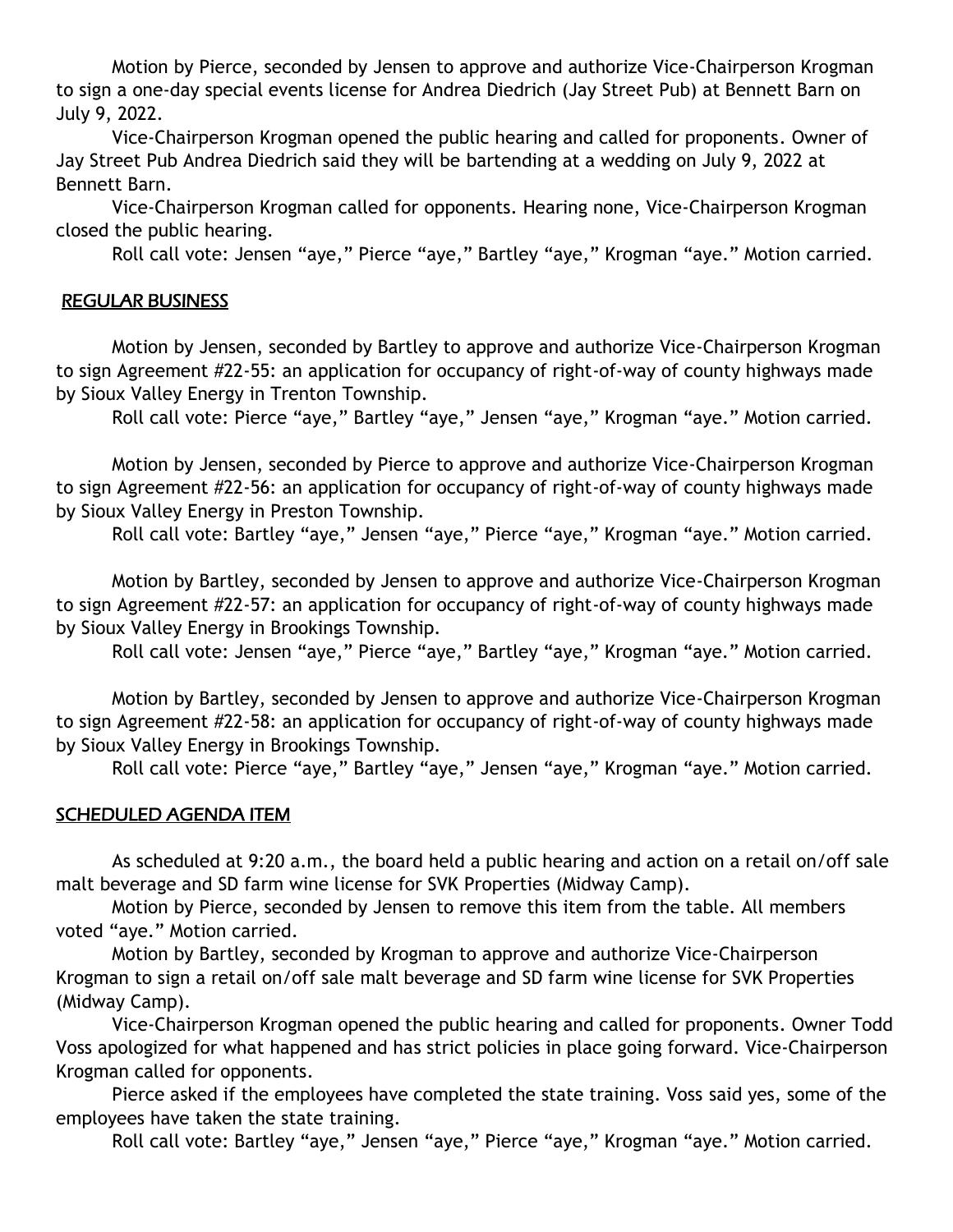#### REGULAR BUSINESS

Motion by Jensen, seconded by Bartley to approve and authorize Vice-Chairperson Krogman to sign Agreement #22-59: an agreement with the South Dakota Department of Transportation to provide for the striping and continuing maintenance of county roads within Brookings County. Background information was provided by Highway Superintendent Brian Gustad.

Roll call vote: Jensen "aye," Pierce "aye," Bartley "aye," Krogman "aye." Motion carried.

Motion by Jensen, seconded by Pierce to approve and authorize Vice-Chairperson Krogman to sign Agreement #22-60: a State of South Dakota Joint Powers Financial and Maintenance Agreement between the Department of Transportation and Brookings County, South Dakota for Project #PH 0010(157) PCN 06U8 on 476<sup>th</sup> Avenue adjacent to US 14 and 212<sup>th</sup> Street adjacent to 486th Avenue. Background information was provided by Highway Superintendent Brian Gustad. Roll call vote: Pierce "aye," Bartley "aye," Jensen "aye," Krogman "aye." Motion carried.

Motion by Bartley, seconded by Pierce to approve a 2022 Bridge Improvement Grant Project – BRF 6361(00)22-5, Brookings County, PCN 08WY Letting Authorization. Background information was provided by Highway Superintendent Brian Gustad.

All members voted "aye." Motion carried.

Motion by Bartley, seconded by Jensen to approve a retail on/off sale malt beverage and SD farm wine license for Beach, Bums, Inc. (Danceland Campground).

Background information was provided by Senior Finance Assistant Jenna Byrd. All members voted "nay." Motion denied.

Motion by Pierce, seconded by Bartley to approve the purchase of trees for the courthouse grounds. Pierce said they spent some money last year to have the courthouse trees cleaned up and the recommendation was to put in some additional trees. Pierce asked the board to authorize her to spend some money for trees.

Motion by Pierce, seconded by Jensen to amend the motion to authorize Commissioner Pierce to spend up to \$4,000 to purchase trees and have them installed on the courthouse grounds.

Voice vote on amendment: All members voted "aye." Amendment carried.

Roll call vote on motion as amended: Bartley "aye," Jensen "aye," Pierce "aye," Krogman "aye." Motion carried.

Motion by Jensen, seconded by Bartley to approve a request for \$500 from the Elkton Special Days Committee for their annual fireworks display. Background information was provided by Commission Department Director Stacy Steffensen.

Roll call vote: Jensen "aye," Pierce "aye," Bartley "aye," Krogman "aye," Motion carried.

Motion by Bartley, seconded by Jensen to approve and authorize Vice-Chairperson Krogman sign a Request to Fill vacancy for an Administrative Assistant in the Equalization Office. All members voted "aye." Motion carried.

Motion by Bartley, seconded by Jensen to approve and authorize Vice-Chairperson Krogman to sign a Request to Fill Vacancy for two full-time Correctional Officers in the Sheriff's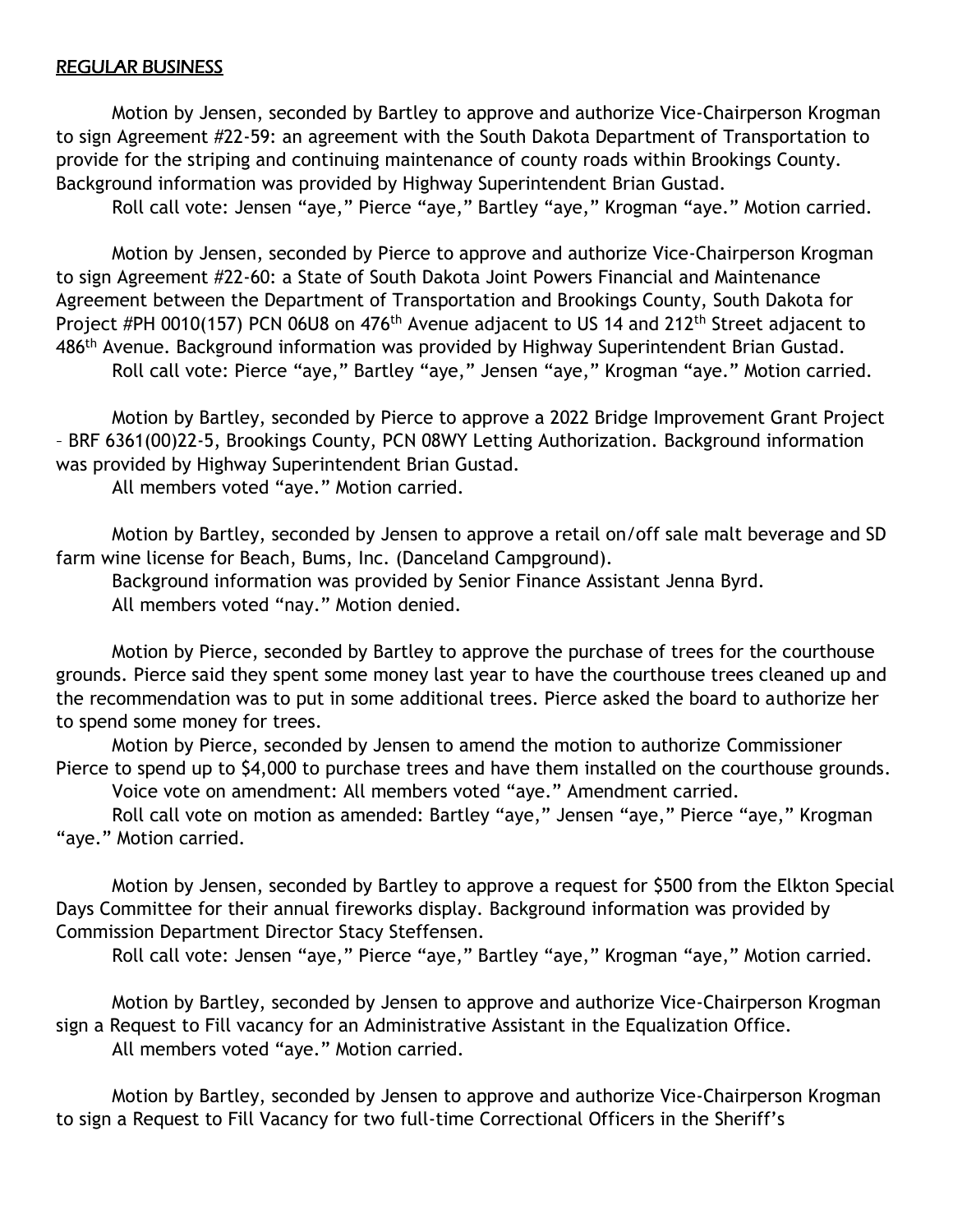Department. Background information was provided by Commission Department Director Stacy Steffensen.

All members voted "aye." Motion carried.

Motion by Bartley, seconded by Jensen to continue the Medary Township drainage study. Background information was provided by County Development Director Robert Hill. Hill said they received a quote from Banner Associates to continue to the study. He said they are ready to contact the landowners. He said the quote is \$26,909.00.

Roll call vote: Pierce "aye," Bartley "aye," Jensen "aye," Krogman "aye." Motion carried.

The board discussed adding the Pandemic Planning and Coordination Committee/Points of Dispensing financials to the Emergency Management budget. Background information was provided by Hill.

Motion by Jensen, seconded by Bartley to add the Pandemic Planning and Coordination Committee/Points of Dispensing financials to the Emergency Management budget.

All members voted "aye." Motion carried.

Motion by Jensen, seconded by Bartley to waive building permit fees for buildings damaged from the May 12, 2022, storm event. County Development Director Robert Hill said in 2002 the county waived building permit fees due to tornado damage. Hill said they are looking for guidance on what they should do for this storm event. Hill said there is about \$1 million dollars' worth of damage. Pierce asked how much the building permit fees would be. Hill said roughly \$250,000. He said a \$50,000 pole barn would cost \$148 for a permit. Hill said there will be a cost no matter what for a person. He said there will still be inspection fees. Hill said they still have to be built to code.

Bartley said he's worried if they waive the building permit fees, people will not get them inspected. He said he'd like to approve waiving building permit fees today and then have additional discussion when they figure out how they'll handle the inspections. He'd like to figure out how they can handle it as a county expense. Krogman asked if there should be a time limit. Hill said yes, there needs to be a time limit.

Moton by Pierce, seconded by Jensen to amend the motion to waive building permit fees for damaged caused by the storm as long as the application for the permit is filed on or before December 31, 2023.

Voice vote on amendment: All members voted "aye." Motion carried. Voice vote on motion as amended: All members voted "aye." Main motion carried.

Motion by Pierce, seconded by Jensen to remove the Brookings County grants policy from the table. All members voted "aye." Motion carried.

Motion by Bartley, seconded by Krogman to approve the Brookings County Grants Policy. Background information was provided by Commission Department Director Stacy Steffensen.

All members voted "aye." Motion carried.

By consensus, the board agreed to approve the Detention Center Inmate Housing Contract Language.

Commission Department Director Stacy Steffensen presented the Commission Department Director's Report. Steffensen presented the Veteran's Service Officer's report.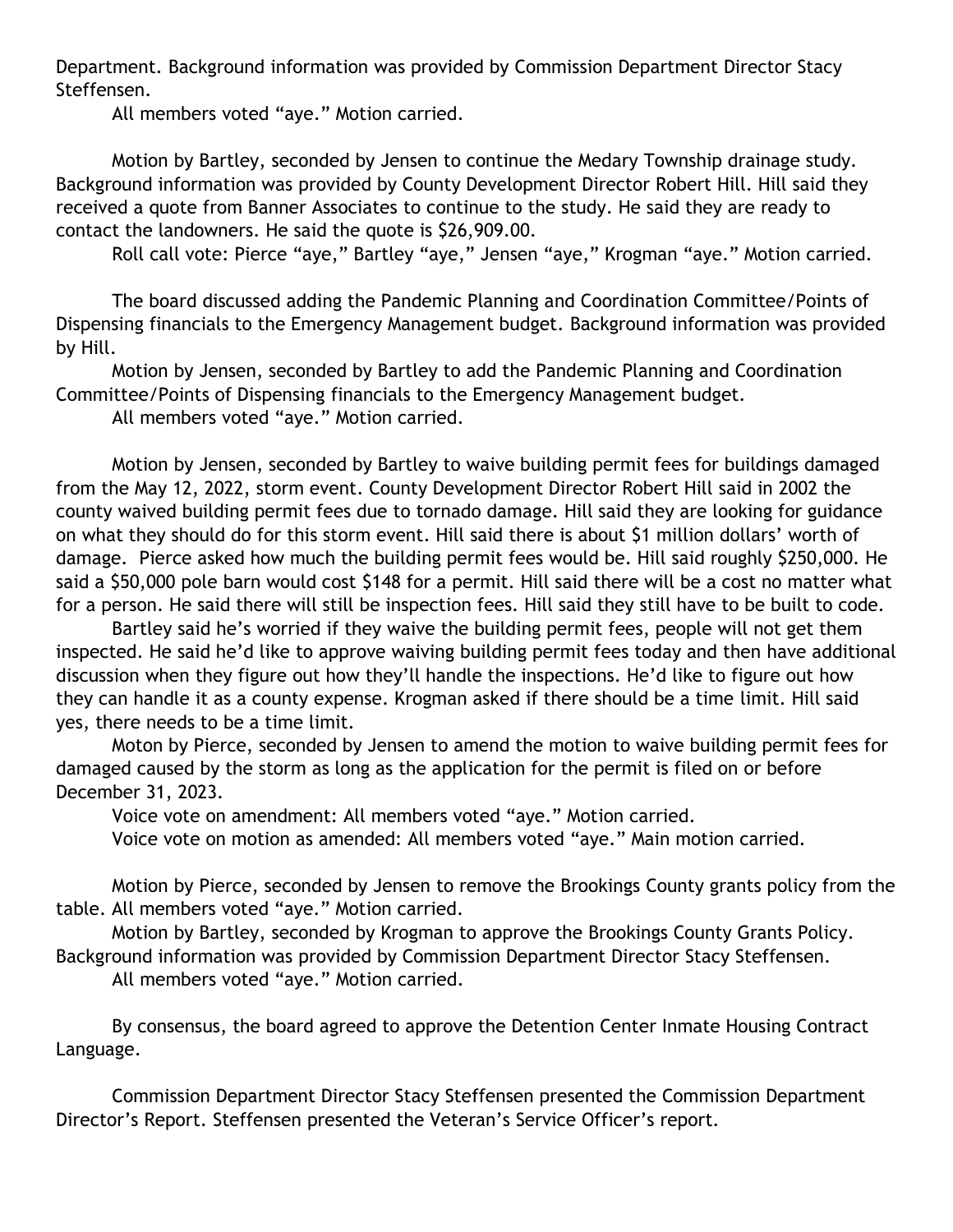Steffensen said with the approval of union contracts, they can make the announcement about the July 1, 2022, pay plan adjustment for all employees. She said the board will officially approve the adjusted pay plan at the June 9<sup>th</sup> meeting. Steffensen said she needs time to draft a pay plan amending resolution.

Steffensen said Nancy Stewart with the Medary Chapter of the Daughters of the American Revolution sent photos of the bench that was installed at the Medary Monument site.

IT Specialist Shawn Plowman said he was contacted by Brookings Municipal Utilities about doing a supplemental fly over to assess the damage from the storm. He said they'd be looking at 72 square miles of area that would be re-flown at a cost of approximately \$15,000. Krogman asked who the other entities they partner with when doing flyovers. Plowman said the City of Brookings, BMU and E-911. Plowman said the county would pay a portion of the total cost if the other entities wanted to partner. Bartley asked when they'd do the flyover. He said most of the damage will already be picked up.

Pierce said they would benefit from the flyover and thinks the county should do it. Krogman said if the other entities are willing to participate then the county should participate, but if they don't want to participate then the county won't participate.

By consensus, the board agreed to move forward with asking the other entities if they'd be willing to participate in a supplemental flyover to assess the damage from the storm.

Deputy States Attorney Dan Nelson had nothing to report.

# COMMISSIONERS' REPORTS & DISCUSSION

Commissioner Pierce attended the Special Commission Meeting. Pierce said she's been working on the courthouse trees and helping with ballot publications.

Commissioner Bartley attended the County Planning & Zoning Meeting; attended the Optimist Club breakfast; helped in the Emergency Operations Center; and attended the Jail Meeting.

Commissioner Jensen attended the Special Commission Meeting; attended the groundbreaking for the 20<sup>th</sup> Street interchange project; helped in the Emergency Operations Center; and attended the NACo Western Interstate Region Conference in Alaska.

Commissioner Krogman attended the groundbreaking for the 20<sup>th</sup> Street Interchange project; helped in the Emergency Operations Center; attended the Optimist Club breakfast; attended an E-911 Meeting; attended the BCOAC Meeting.

#### EXECUTIVE SESSION

Motion by Jensen, seconded by Bartley to enter into Executive Session at 10:40 a.m., in accordance with SDCL 1-25-2(1)(4)(6), personnel, contract negotiations and security. All members voted "aye." Motion carried.

Motion by Bartley, seconded by Jensen to come out of Executive Session at 11:10 a.m. All members voted "aye." Motion carried. No action was taken.

#### **ADJOURNMENT**